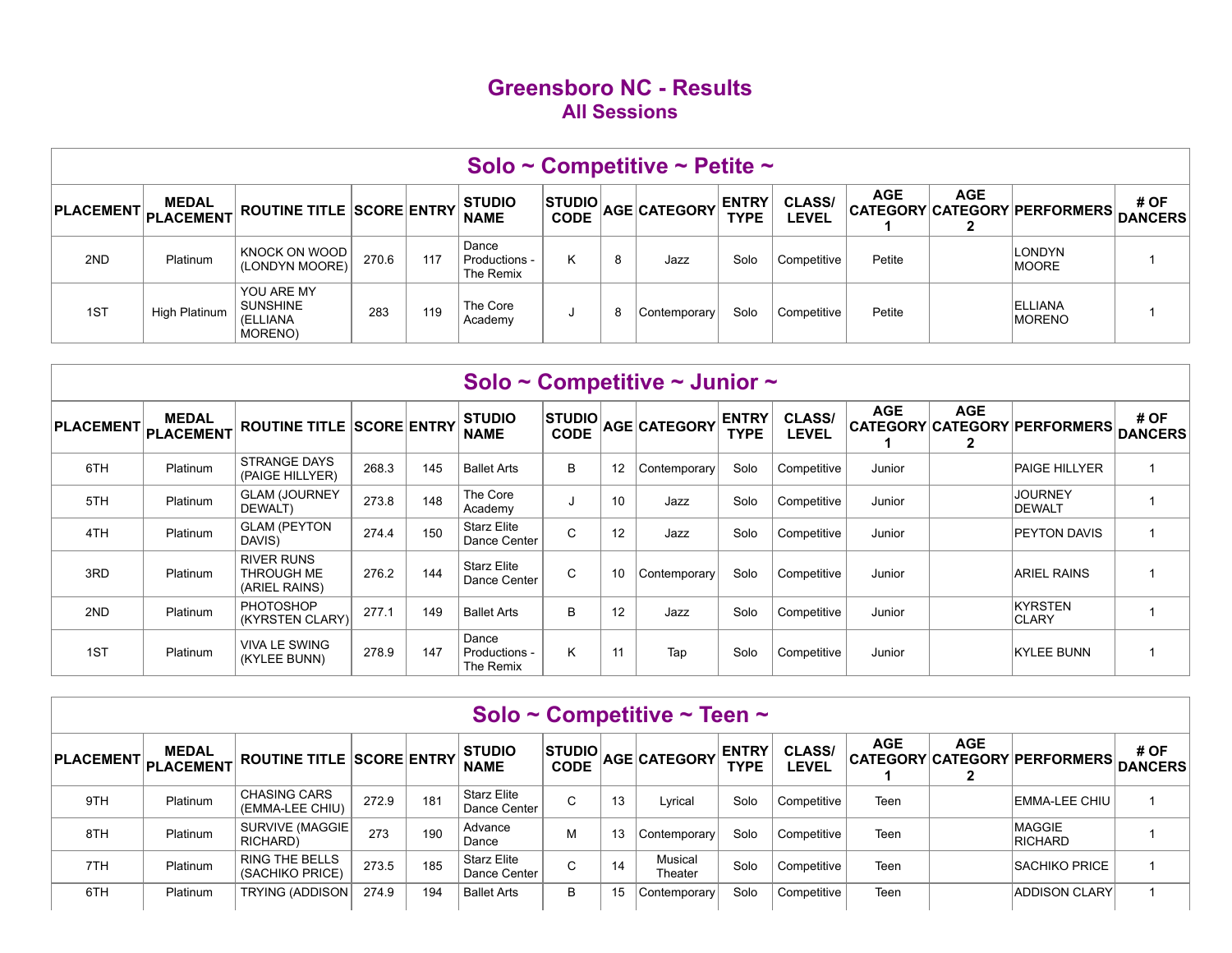|     |               | CLARY)                                                    |       |     |                                     |   |    |              |      |             |      |                                |  |
|-----|---------------|-----------------------------------------------------------|-------|-----|-------------------------------------|---|----|--------------|------|-------------|------|--------------------------------|--|
| 5TH | Platinum      | <b>BACK TO THE</b><br>START (ALEXA<br>BRAY)               | 279.5 | 188 | Starz Elite<br>Dance Center         | C | 14 | Contemporary | Solo | Competitive | Teen | <b>ALEXA BRAY</b>              |  |
| 4TH | High Platinum | <b>WHERE IS MY</b><br>LOVE?<br>(CHEYENNE<br>PRAK)         | 282.3 | 187 | <b>Starz Elite</b><br>Dance Center  | C | 14 | Contemporary | Solo | Competitive | Teen | <b>CHEYENNE</b><br><b>PRAK</b> |  |
| 3RD | High Platinum | IN THE END<br>(AVENUE)<br>PHILLIPS)                       | 284.8 | 189 | Dance<br>Productions -<br>The Remix | K | 15 | Contemporary | Solo | Competitive | Teen | <b>AVENUE</b><br>PHILLIPS      |  |
| 2ND | High Platinum | <b>JE TE LAISSERAI</b><br><b>DES MOTS (ANNA</b><br>ZHENG) | 286   | 195 | Campaneria<br><b>Ballet School</b>  | G | 15 | Contemporary | Solo | Competitive | Teen | ANNA ZHENG                     |  |
| 1ST | High Platinum | <b>EVERYTHING I</b><br><b>NEED (SARAH</b><br>POPE)        | 287.1 | 192 | <b>Starz Elite</b><br>Dance Center  | C | 15 | Lyrical      | Solo | Competitive | Teen | <b>SARAH POPE</b>              |  |

|                            |               |                                                      |       |     |                                    |                              |    | Solo ~ Competitive ~ Senior ~ |                             |                        |            |            |                                      |      |
|----------------------------|---------------|------------------------------------------------------|-------|-----|------------------------------------|------------------------------|----|-------------------------------|-----------------------------|------------------------|------------|------------|--------------------------------------|------|
| <b>PLACEMENT</b> PLACEMENT | <b>MEDAL</b>  | <b>ROUTINE TITLE SCORE ENTRY</b>                     |       |     | <b>STUDIO</b><br><b>NAME</b>       | <b>STUDIO</b><br><b>CODE</b> |    | AGE CATEGORY                  | <b>ENTRY</b><br><b>TYPE</b> | <b>CLASS/</b><br>LEVEL | <b>AGE</b> | <b>AGE</b> | CATEGORY CATEGORY PERFORMERS DANCERS | # OF |
| 4TH                        | Platinum      | <b>BOSS (KAYLEE</b><br>PREDDY)                       | 268.1 | 223 | <b>Ballet Arts</b>                 | B                            | 16 | Clogging                      | Solo                        | Competitive            | Senior     |            | KAYLEE<br><b>PREDDY</b>              |      |
| 3RD                        | Platinum      | PAINT (HOLLY<br>CURRIN)                              | 272.8 | 217 | <b>Ballet Arts</b>                 | B                            | 17 | Contemporary                  | Solo                        | Competitive            | Senior     |            | <b>HOLLY CURRIN</b>                  |      |
| 2ND                        | Platinum      | THE END OF LOVE<br><b>(GABRIELLE</b><br>MUDD)        | 281.7 | 219 | Campaneria<br><b>Ballet School</b> | G                            | 18 | Contemporary                  | Solo                        | Competitive            | Senior     |            | <b>GABRIELLE</b><br><b>IMUDD</b>     |      |
| 1ST                        | High Platinum | <b>SING IT BACK</b><br><b>(KAYLEEN)</b><br>AHLQUIST) | 283.6 | 218 | Campaneria<br><b>Ballet School</b> | G                            | 17 | Contemporary                  | Solo                        | Competitive            | Senior     |            | KAYLEEN<br><b>AHLQUIST</b>           |      |

|                  |                           |                                       |       |     |                                            |                               |    | Solo ~ Competitive ~ Adult ~ |                             |                              |            |            |                                      |      |
|------------------|---------------------------|---------------------------------------|-------|-----|--------------------------------------------|-------------------------------|----|------------------------------|-----------------------------|------------------------------|------------|------------|--------------------------------------|------|
| <b>PLACEMENT</b> | <b>MEDAL</b><br>PLACEMENT | <b>ROUTINE TITLE SCORE ENTRY</b>      |       |     | <b>STUDIO</b><br><b>NAME</b>               | <b>STUDIOL</b><br><b>CODE</b> |    | AGE CATEGORY                 | <b>ENTRY</b><br><b>TYPE</b> | <b>CLASS/</b><br><b>EVEL</b> | <b>AGE</b> | <b>AGE</b> | CATEGORY CATEGORY PERFORMERS DANCERS | # OF |
| 1ST              | High Platinum             | YOU WILL BE<br>FOUND (SAMUEL<br>BOND) | 283.8 | 232 | Revamp<br>Contemporary<br>Dance<br>Company |                               | 21 | Contemporary                 | Solo                        | Competitive                  | Adult      |            | <b>SAMUEL BOND</b>                   |      |

|     |               |                                                    |       |     |                                          |                |   | Solo ~ Performance ~ Mini ~ |                             |                               |            |            |                                      |      |
|-----|---------------|----------------------------------------------------|-------|-----|------------------------------------------|----------------|---|-----------------------------|-----------------------------|-------------------------------|------------|------------|--------------------------------------|------|
|     | <b>MEDAL</b>  | PLACEMENT PLACEMENT ROUTINE TITLE SCORE ENTRY NAME |       |     | <b>STUDIO</b>                            | <b>STUDIOL</b> |   | CODE AGE CATEGORY           | <b>ENTRY</b><br><b>TYPE</b> | <b>CLASS/</b><br><b>LEVEL</b> | <b>AGE</b> | <b>AGE</b> | CATEGORY CATEGORY PERFORMERS DANCERS | # OF |
| 2ND | Platinum      | <b>J'DORE PARIS</b><br>(MALLORY POZIL)             | 279.2 | 105 | <sup>1</sup> Starz Elite<br>Dance Center | С              | 6 | Character                   | Solo                        | Performance                   | Mini       |            | <b>MALLORY POZIL</b>                 |      |
| 1ST | High Platinum | <b>TOOK THE NIGHT</b>                              | 282.8 | 102 | Dance                                    |                |   | Jazz                        | Solo                        | Performance                   | Mini       |            | <b>AINSLEY HAYES</b>                 |      |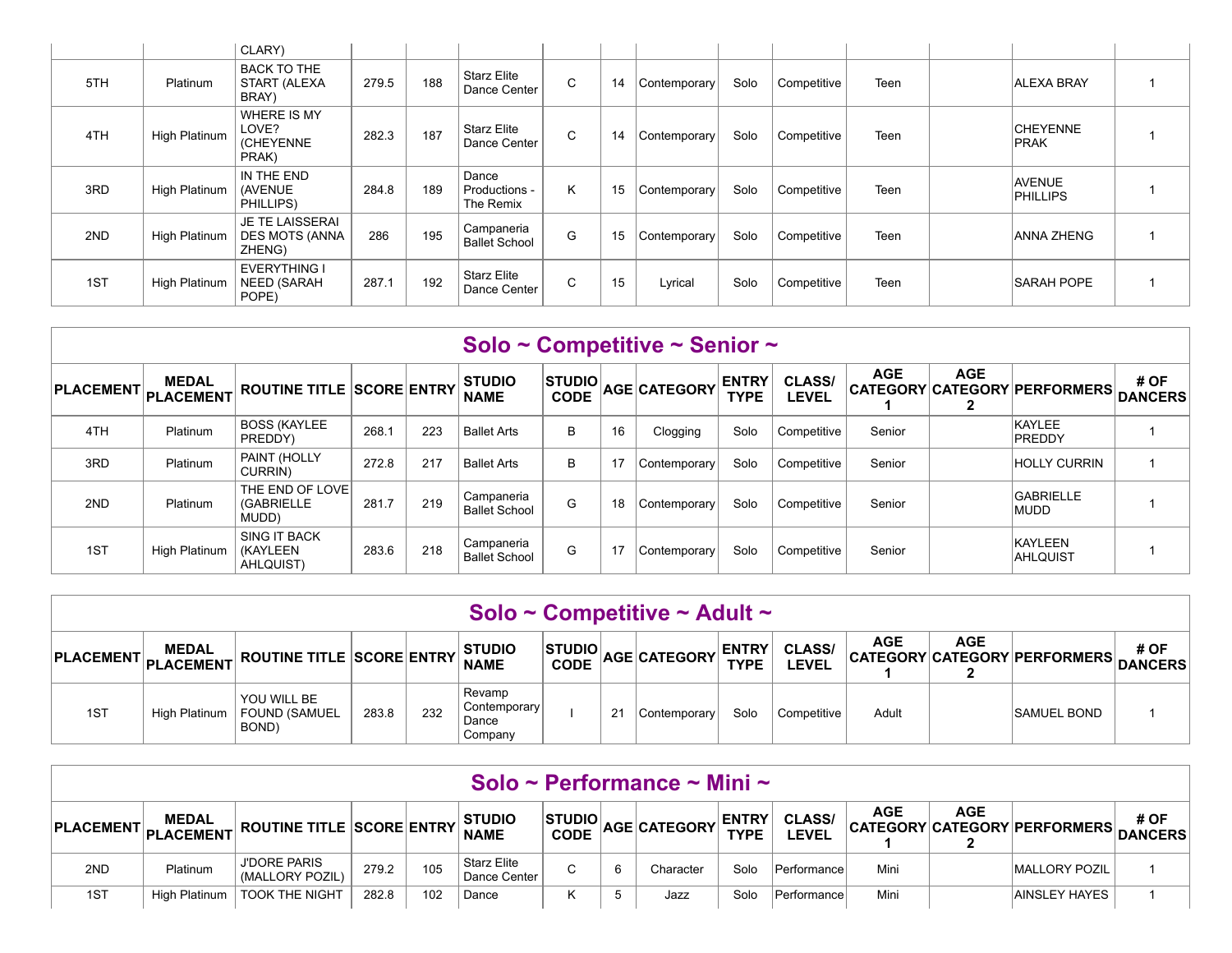ELLIOTT)

|                  |                           |                                                                 |       |     |                                            |                               |                | Solo ~ Performance ~ Petite ~ |                             |                               |            |                            |                                     |                        |
|------------------|---------------------------|-----------------------------------------------------------------|-------|-----|--------------------------------------------|-------------------------------|----------------|-------------------------------|-----------------------------|-------------------------------|------------|----------------------------|-------------------------------------|------------------------|
| <b>PLACEMENT</b> | <b>MEDAL</b><br>PLACEMENT | <b>ROUTINE TITLE SCORE ENTRY</b>                                |       |     | <b>STUDIO</b><br><b>NAME</b>               | $ $ STUDIO $ $<br><b>CODE</b> |                | <b>AGE CATEGORY</b>           | <b>ENTRY</b><br><b>TYPE</b> | <b>CLASS/</b><br><b>LEVEL</b> | <b>AGE</b> | <b>AGE</b><br>$\mathbf{2}$ | <b>CATEGORY CATEGORY PERFORMERS</b> | # OF<br><b>DANCERS</b> |
| 10TH             | <b>High Gold</b>          | <b>GET YOUR</b><br><b>SPARKLE ON</b><br>(SKYLAR HEPLER)         | 261.4 | 115 | Sky's the<br><b>Limit Dance</b><br>Company | A                             | $\overline{7}$ | Jazz                          | Solo                        | Performance                   | Petite     |                            | <b>SKYLAR</b><br><b>HEPLER</b>      | $\mathbf{1}$           |
| 9TH              | Platinum                  | THE GLOW<br>(CALEIGH COOK)                                      | 266.7 | 109 | Sky's the<br>Limit Dance<br>Company        | A                             | 9              | Lyrical                       | Solo                        | Performance                   | Petite     |                            | <b>CALEIGH COOK</b>                 | $\mathbf{1}$           |
| 8TH              | Platinum                  | <b>BEYOND MY</b><br><b>WILDEST DREAMS</b><br>(LONDYN<br>ROLAND) | 268.1 | 114 | <b>Starz Elite</b><br>Dance Center         | $\mathsf{C}$                  | $\overline{7}$ | Musical<br>Theater            | Solo                        | Performance                   | Petite     |                            | LONDYN<br>ROLAND                    | $\mathbf{1}$           |
| 7TH              | Platinum                  | <b>MAD HATTER</b><br>(ELLIE BELKOSKI)                           | 268.6 | 113 | <b>Starz Elite</b><br>Dance Center         | C                             | $\overline{7}$ | Musical<br>Theater            | Solo                        | Performance                   | Petite     |                            | <b>ELLIE BELKOSKI</b>               | $\mathbf{1}$           |
| 6TH              | Platinum                  | LET HER GO<br>(BAYDEN PAGAN)                                    | 270.3 | 111 | <b>Starz Elite</b><br>Dance Center         | $\mathsf{C}$                  | 9              | Lyrical                       | Solo                        | Performance                   | Petite     |                            | <b>BAYDEN PAGAN</b>                 | $\mathbf{1}$           |
| 5TH              | Platinum                  | <b>BABY (LAILA</b><br>LADSON)                                   | 271   | 106 | <b>Elite Dance</b><br>Company              | N                             | $\overline{7}$ | Jazz                          | Solo                        | Performance                   | Petite     |                            | <b>LAILA LADSON</b>                 | $\mathbf{1}$           |
| 4TH              | Platinum                  | <b>LOST BOY</b><br>(BRIELLE<br>JACKSON)                         | 273.2 | 110 | <b>Starz Elite</b><br>Dance Center         | $\mathsf{C}$                  | 9              | Lyrical                       | Solo                        | Performance                   | Petite     |                            | <b>BRIELLE</b><br><b>JACKSON</b>    | $\mathbf{1}$           |
| 3RD              | Platinum                  | <b>SWAGGER</b><br><b>JAGGER (CLAIRE</b><br>HAGUE)               | 274.5 | 112 | <b>Starz Elite</b><br>Dance Center         | $\mathsf{C}$                  | 8              | Jazz                          | Solo                        | Performance                   | Petite     |                            | <b>CLAIRE HAGUE</b>                 | $\mathbf{1}$           |
| 2ND              | Platinum                  | EVIL LIKE ME<br><b>(KELSEY</b><br>MCGUIRE)                      | 278.7 | 107 | <b>Starz Elite</b><br>Dance Center         | $\mathsf{C}$                  | 9              | Musical<br>Theater            | Solo                        | Performance                   | Petite     |                            | KELSEY<br><b>MCGUIRE</b>            | $\mathbf{1}$           |
| 1ST              | High Platinum             | <b>MY NEW</b><br><b>PHILOSOPHY</b><br>(PALMER                   | 287   | 108 | <b>Starz Elite</b><br>Dance Center         | $\mathsf{C}$                  | 8              | Musical<br>Theater            | Solo                        | Performance                   | Petite     |                            | PALMER<br><b>ELLIOTT</b>            | $\mathbf{1}$           |

|                     |              |                                                     |       |     | Solo ~ Performance ~ Junior ~      |                              |    |                     |                             |                               |            |            |                                      |      |
|---------------------|--------------|-----------------------------------------------------|-------|-----|------------------------------------|------------------------------|----|---------------------|-----------------------------|-------------------------------|------------|------------|--------------------------------------|------|
| PLACEMENT PLACEMENT | <b>MEDAL</b> | <b>ROUTINE TITLE SCORE ENTRY</b>                    |       |     | <b>STUDIO</b><br><b>NAME</b>       | <b>STUDIO</b><br><b>CODE</b> |    | <b>AGE CATEGORY</b> | <b>ENTRY</b><br><b>TYPE</b> | <b>CLASS/</b><br><b>LEVEL</b> | <b>AGE</b> | <b>AGE</b> | CATEGORY CATEGORY PERFORMERS DANCERS | # OF |
| 10TH                | Platinum     | THE BEST IS YET<br>TO COME<br>(SOPHIA<br>BROVERMAN) | 268.1 | 137 | <b>Starz Elite</b><br>Dance Center | $\sim$<br>U                  | 11 | Musical<br>Theater  | Solo                        | Performance                   | Junior     |            | <b>SOPHIA</b><br><b>BROVERMAN</b>    |      |
| 9TH                 | Platinum     | <b>WINGS (VICTORIA</b><br><b>ANDREWS</b>            | 268.2 | 141 | <b>Ballet Arts</b>                 | B                            | 11 | Jazz                | Solo                        | Performance                   | Junior     |            | <b>VICTORIA</b><br><b>ANDREWS</b>    |      |
| 8TH                 | Platinum     | <b>SHOW OFF</b><br><b>(SKYLAR)</b><br>GROVES)       | 269.9 | 126 | Ultimate<br>Dance                  |                              | 12 | Musical<br>Theater  | Solo                        | Performance                   | Junior     |            | <b>SKYLAR</b><br><b>GROVES</b>       |      |
| 7TH                 | Platinum     | <b>FIGHTING FOR ME</b>                              | 271.5 | 140 | Advance                            | М                            | 10 | Lyrical             | Solo                        | Performance                   | Junior     |            | <b>OLIVIA HUGHES</b>                 |      |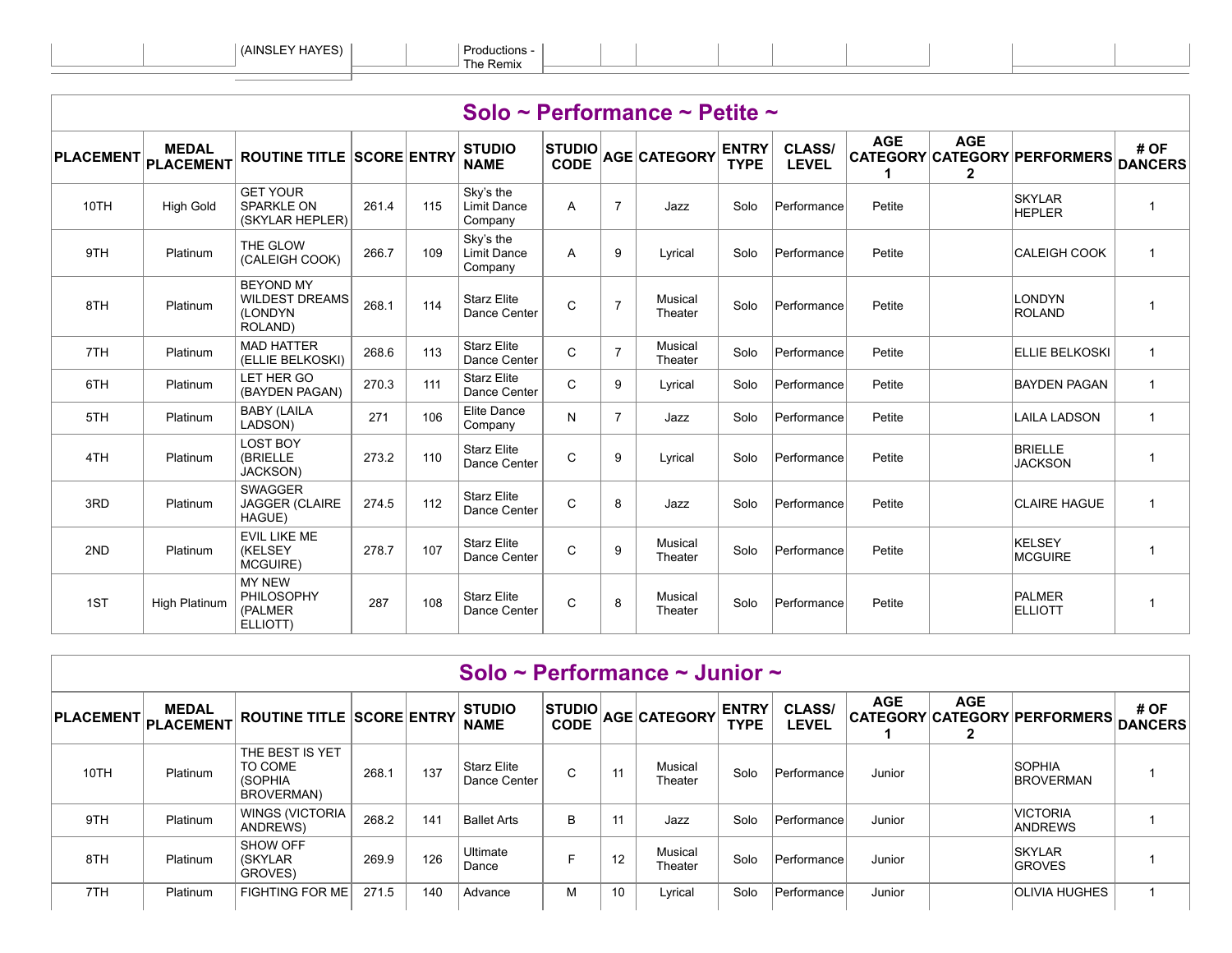|     |          | (OLIVIA HUGHES)                        |       |     | Dance                              |             |    |                    |      |             |        |                                    |  |
|-----|----------|----------------------------------------|-------|-----|------------------------------------|-------------|----|--------------------|------|-------------|--------|------------------------------------|--|
| 6TH | Platinum | FLY (AVA CARR)                         | 272.2 | 131 | Ultimate<br>Dance                  |             | 12 | Lyrical            | Solo | Performance | Junior | <b>AVA CARR</b>                    |  |
| 5TH | Platinum | GIRL IN 14G<br>(MADELINE<br>JOHRENDT)  | 273.6 | 142 | Starz Elite<br>Dance Center        | $\sim$<br>◡ | 11 | Musical<br>Theater | Solo | Performance | Junior | <b>MADELINE</b><br><b>JOHRENDT</b> |  |
| 4TH | Platinum | <b>RESCUE (KINLEE</b><br>MCCLINTOCK)   | 274.6 | 128 | <b>Starz Elite</b><br>Dance Center | C           | 10 | Lyrical            | Solo | Performance | Junior | KINLEE<br><b>MCCLINTOCK</b>        |  |
| 3RD | Platinum | FIERCE (OLIVIA<br>WARFFORD)            | 275   | 134 | Graceful<br>Dance<br>Academy       | O           | 11 | Open               | Solo | Performance | Junior | <b>OLIVIA</b><br><b>WARFFORD</b>   |  |
| 2ND | Platinum | WHAT YOU WANT<br>(LILLIAN<br>RODGERS)  | 275.9 | 136 | Starz Elite<br>Dance Center        | $\sim$<br>◡ | 10 | Musical<br>Theater | Solo | Performance | Junior | LILLIAN<br>RODGERS                 |  |
| 1ST | Platinum | <b>LITTLE VOICE</b><br>(EVANS ELLIOTT) | 278.6 | 132 | Starz Elite<br>Dance Center        | C           | 11 | Lyrical            | Solo | Performance | Junior | <b>IEVANS ELLIOTT</b>              |  |

|                  |                                  |                                                                |       |     |                                            |                              |    | Solo ~ Performance ~ Teen ~ |                             |                               |            |                 |                                      |                        |
|------------------|----------------------------------|----------------------------------------------------------------|-------|-----|--------------------------------------------|------------------------------|----|-----------------------------|-----------------------------|-------------------------------|------------|-----------------|--------------------------------------|------------------------|
| <b>PLACEMENT</b> | <b>MEDAL</b><br><b>PLACEMENT</b> | <b>ROUTINE TITLE SCORE ENTRY</b>                               |       |     | <b>STUDIO</b><br><b>NAME</b>               | <b>STUDIO</b><br><b>CODE</b> |    | AGE CATEGORY                | <b>ENTRY</b><br><b>TYPE</b> | <b>CLASS/</b><br><b>LEVEL</b> | <b>AGE</b> | <b>AGE</b><br>2 | CATEGORY CATEGORY PERFORMERS         | # OF<br><b>DANCERS</b> |
| 10TH             | <b>High Gold</b>                 | <b>SOMEWHERE</b><br><b>ONLY WE KNOW</b><br>(AVERY CARROLL)     | 261.6 | 175 | <b>Starz Elite</b><br>Dance Center         | $\mathsf{C}$                 | 14 | Lyrical                     | Solo                        | Performance                   | Teen       |                 | <b>AVERY</b><br>CARROLL              | $\overline{1}$         |
| 9TH              | <b>High Gold</b>                 | JUMP JIVE N WAIL<br>(HALEY<br>CAUTHEN)                         | 261.6 | 173 | Graceful<br>Dance<br>Academy               | O                            | 14 | Tap                         | Solo                        | Performance                   | Teen       |                 | <b>HALEY</b><br><b>CAUTHEN</b>       | $\overline{1}$         |
| 8TH              | <b>High Gold</b>                 | <b>NEW GIRL IN</b><br><b>TOWN (ADDISON</b><br>WHITE)           | 265.7 | 178 | Graceful<br>Dance<br>Academy               | O                            | 13 | Musical<br>Theater          | Solo                        | Performance                   | Teen       |                 | <b>ADDISON WHITE</b>                 | $\overline{1}$         |
| 7TH              | Platinum                         | <b>BLACK AND GOLD</b><br>(JAYDEN LIONTS)                       | 266.7 | 180 | Advance<br>Dance                           | м                            | 13 | Jazz                        | Solo                        | Performance                   | Teen       |                 | <b>JAYDEN LIONTS</b>                 | $\mathbf{1}$           |
| 6TH              | Platinum                         | SOUND OF<br><b>SILENCE</b><br>(BENTLEY ROSE<br><b>RIVERS</b> ) | 267.9 | 179 | Advance<br>Dance                           | М                            | 13 | Open                        | Solo                        | Performance                   | Teen       |                 | <b>BENTLEY ROSE</b><br><b>RIVERS</b> | $\overline{1}$         |
| 5TH              | Platinum                         | <b>RESCUE (SYDNEY</b><br>BAKER)                                | 268   | 184 | Sky's the<br><b>Limit Dance</b><br>Company | A                            | 15 | Lyrical                     | Solo                        | Performance                   | Teen       |                 | <b>SYDNEY BAKER</b>                  | $\overline{1}$         |
| 4TH              | Platinum                         | <b>RESCUE ME</b><br>(ABIGAIL CHUNN)                            | 268.7 | 183 | Graceful<br>Dance<br>Academy               | $\Omega$                     | 15 | Contemporary                | Solo                        | Performance                   | Teen       |                 | <b>ABIGAIL CHUNN</b>                 | $\overline{1}$         |
| 3RD              | Platinum                         | <b>BURNING HOUSE</b><br>(GABBY DAWSON)                         | 269.6 | 171 | Ultimate<br>Dance                          | F.                           | 13 | Contemporary                | Solo                        | Performance                   | Teen       |                 | GABBY<br>DAWSON                      | $\overline{1}$         |
| 2ND              | Platinum                         | <b>DANDELION (ZIA</b><br>CIOFANI)                              | 273.9 | 176 | Advance<br>Dance                           | М                            | 14 | Lyrical                     | Solo                        | Performance                   | Teen       |                 | <b>ZIA CIOFANI</b>                   | $\mathbf{1}$           |
| 1ST              | Platinum                         | AS LONG AS I'M<br><b>HERE WITH YOU</b><br>(BRILY MOORE)        | 275.5 | 177 | Advance<br>Dance                           | М                            | 13 | Musical<br>Theater          | Solo                        | Performance                   | Teen       |                 | <b>BRILY MOORE</b>                   | $\overline{1}$         |

## **Solo ~ Performance ~ Senior ~**

https://ultimatetour.dancecompgenie.com/admin/modules/Dance-Tabulation/empty.aspx?action=ViewReport&Reporttype=OverallTopResultsforStudios&locationId=8457c0f2-fcc4-4db1-81d4-8ed262437010&viewtype=vi… 4/9

 $\overline{\phantom{a}}$ 

 $\top$ 

and the con-

 $\mathbf{1}$ 

Т

 $\overline{1}$ 

 $\sim$  11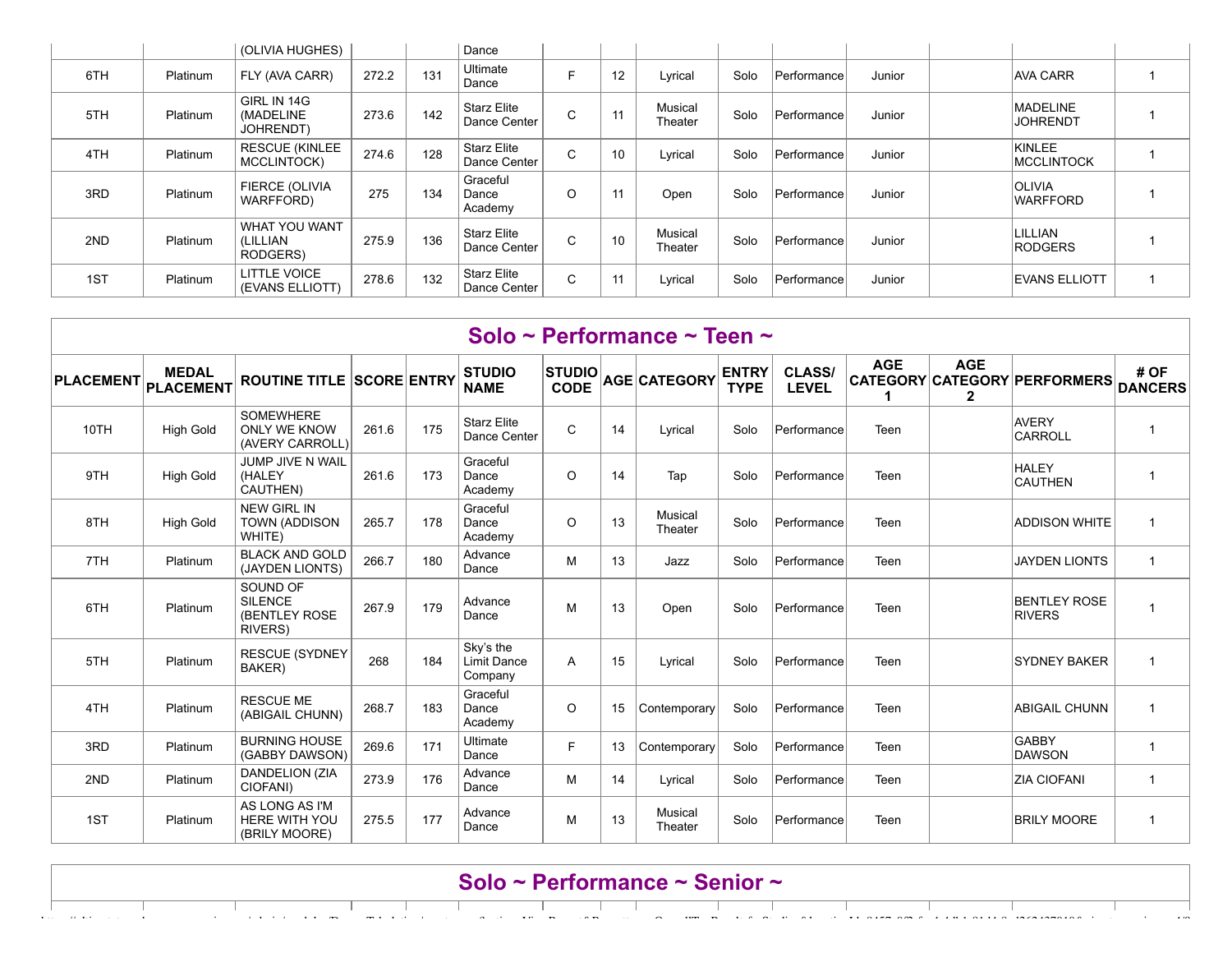| <b>PLACEMENT</b> | <b>MEDAL</b><br><b>PLACEMENT</b> | <b>ROUTINE TITLE SCORE ENTRY STUDIO</b>  |       |     | <b>NAME</b>                  | <b>CODE</b> |    | STUDIO AGE CATEGORY ENTRY | <b>TYPE</b> | <b>CLASS/</b><br><b>EVEL</b> | <b>AGE</b> | <b>AGE</b><br><b>CATEGORY CATEGORY</b> | <b>PERFORMERS</b>    | # OF<br><b>DANCERS</b> |
|------------------|----------------------------------|------------------------------------------|-------|-----|------------------------------|-------------|----|---------------------------|-------------|------------------------------|------------|----------------------------------------|----------------------|------------------------|
| 3RD              | <b>High Gold</b>                 | <b>STOLE THE SHOW</b><br>(JAZMYN MCGILL) | 252.1 | 213 | Elite Dance<br>Company       |             | 17 | <b>Ballet</b>             | Solo        | Performance                  | Senior     |                                        | <b>JAZMYN MCGILL</b> |                        |
| 2ND              | <b>High Gold</b>                 | PON DE REPLAY<br>(EMILY WHITE)           | 265.8 | 212 | Graceful<br>Dance<br>Academy |             | 18 | Tap                       | Solo        | Performance                  | Senior     |                                        | <b>EMILY WHITE</b>   |                        |
| 1ST              | Platinum                         | <b>CROWN (JOY)</b><br>BENJAMIN)          | 267.1 | 210 | Elite Dance<br>Company       |             | 17 | Jazz                      | Solo        | Performance                  | Senior     |                                        | <b>JOY BENJAMIN</b>  |                        |

|                                                                                                                                                                                                                                                                                                                 |          |                                        |       |     |                     |  |  | Solo ~ Ultimate ~ Mini ~ |      |          |      |  |                               |  |
|-----------------------------------------------------------------------------------------------------------------------------------------------------------------------------------------------------------------------------------------------------------------------------------------------------------------|----------|----------------------------------------|-------|-----|---------------------|--|--|--------------------------|------|----------|------|--|-------------------------------|--|
| <b>AGE</b><br><b>AGE</b><br># OF<br><b>ENTRY</b><br><b>STUDIO</b><br><b>MEDAL</b><br><b>STUDIO</b><br><b>CLASS/</b><br><b>NT PLACEMENT ROUTINE TITLE SCORE ENTRY </b><br>AGE CATEGORY<br>CATEGORY CATEGORY PERFORMERS DANCERS<br><b>PLACEMENT.</b><br><b>TYPE</b><br><b>CODE</b><br><b>LEVEL</b><br><b>NAME</b> |          |                                        |       |     |                     |  |  |                          |      |          |      |  |                               |  |
| 1ST                                                                                                                                                                                                                                                                                                             | Platinum | A DREAM IS A<br>WISH (ZAMARA<br>OWENS) | 281.1 | 104 | The Core<br>Academy |  |  | Lvrical                  | Solo | Ultimate | Mini |  | <b>ZAMARA</b><br><b>OWENS</b> |  |

|                       |               |                                                      |       |     |                                     |                         |   | Solo ~ Ultimate ~ Petite ~ |                             |                               |            |            |                                      |      |
|-----------------------|---------------|------------------------------------------------------|-------|-----|-------------------------------------|-------------------------|---|----------------------------|-----------------------------|-------------------------------|------------|------------|--------------------------------------|------|
| PLACEMENT PLACEMENT F | <b>MEDAL</b>  | <b>ROUTINE TITLE SCORE ENTRY</b>                     |       |     | <b>STUDIO</b><br><b>NAME</b>        | ISTUDIOI<br><b>CODE</b> |   | <b>AGE CATEGORY</b>        | <b>ENTRY</b><br><b>TYPE</b> | <b>CLASS/</b><br><b>LEVEL</b> | <b>AGE</b> | <b>AGE</b> | CATEGORY CATEGORY PERFORMERS DANCERS | # OF |
| 2ND                   | High Platinum | <b>RULE THE WORLD</b><br>(KEKE MILLER)               | 291   | 118 | Dance<br>Productions -<br>The Remix | κ                       |   | Open                       | Solo                        | Ultimate                      | Petite     |            | <b>KEKE MILLER</b>                   |      |
| 1ST                   | High Platinum | <b>GOODNIGHT</b><br><b>STORIES (TINLEY</b><br>MOORE) | 292.4 | 116 | The Core<br>Academy                 |                         | 9 | Contemporary               | Solo                        | Ultimate                      | Petite     |            | <b>TINLEY MOORE</b>                  |      |

|     |                                                                                                                                                                                                                                                                                                                                                                            |                                                                               |       |     |                                       |  |  | Solo ~ Ultimate ~ Junior ~ |      |          |        |  |                                 |  |  |
|-----|----------------------------------------------------------------------------------------------------------------------------------------------------------------------------------------------------------------------------------------------------------------------------------------------------------------------------------------------------------------------------|-------------------------------------------------------------------------------|-------|-----|---------------------------------------|--|--|----------------------------|------|----------|--------|--|---------------------------------|--|--|
|     | <b>AGE</b><br><b>AGE</b><br><b>STUDIOL</b><br># OF<br><b>ENTRY</b><br><b>CLASS/</b><br><b>STUDIO</b><br><b>MEDAL</b><br>$ \texttt{PLACEMENT} $ $ \texttt{PLACEMENT} $ ROUTINE TITLE $ \texttt{SCORE} $ ENTRY $ \texttt{PLACEMENT} $<br>$\sim$ CODE $ {\sf AGE} $ CATEGORY<br>CATEGORY CATEGORY PERFORMERS.<br><b>TYPE</b><br><b>DANCERS</b><br><b>LEVEL</b><br><b>NAME</b> |                                                                               |       |     |                                       |  |  |                            |      |          |        |  |                                 |  |  |
| 1ST | High Platinum                                                                                                                                                                                                                                                                                                                                                              | <b>WHAT A</b><br><b>WONDERFUL</b><br><b>WORLD (JAZLEE)</b><br><b>BRIDGES)</b> | 291.3 | 152 | Dance<br>. Productions -<br>The Remix |  |  | Open                       | Solo | Ultimate | Junior |  | <b>JAZLEE</b><br><b>BRIDGES</b> |  |  |

|                                                                                                                                                                                                                                                                                                               |               |                                    |       |     |                                    |    |    | Solo ~ Ultimate ~ Teen ~ |      |                 |      |  |                      |      |
|---------------------------------------------------------------------------------------------------------------------------------------------------------------------------------------------------------------------------------------------------------------------------------------------------------------|---------------|------------------------------------|-------|-----|------------------------------------|----|----|--------------------------|------|-----------------|------|--|----------------------|------|
| <b>AGE</b><br><b>AGE</b><br><b>ENTRY</b><br><b>STUDIO</b><br><b>STUDIOL</b><br><b>CLASS/</b><br><b>MEDAL</b><br><b>ROUTINE TITLE SCORE ENTRY</b><br>AGE CATEGORY<br>$ $ PLACEMENT $ $<br>CATEGORY CATEGORY PERFORMERS DANCERS<br><b>PLACEMENT</b><br><b>TYPE</b><br><b>EVEL</b><br><b>CODE</b><br><b>NAME</b> |               |                                    |       |     |                                    |    |    |                          |      |                 |      |  |                      | # OF |
| 3RD                                                                                                                                                                                                                                                                                                           | High Platinum | <b>WATERMARK</b><br>(MACY SPENCER) | 285.1 | 193 | <b>Starz Elite</b><br>Dance Center | C. | 15 | Contemporary             | Solo | <b>Jltimate</b> | Teen |  | <b>IMACY SPENCER</b> |      |
| 2ND                                                                                                                                                                                                                                                                                                           | High Platinum | READY FOR LOVE<br>(SYDNI MOORE)    | 285.9 | 201 | Dance<br>Productions -             |    |    | Contemporary             | Solo | <b>Ultimate</b> | Teen |  | <b>SYDNI MOORE</b>   |      |

https://ultimatetour.dancecompgenie.com/admin/modules/Dance-Tabulation/empty.aspx?action=ViewReport&Reporttype=OverallTopResultsforStudios&locationId=8457c0f2-fcc4-4db1-81d4-8ed262437010&viewtype=vi… 5/9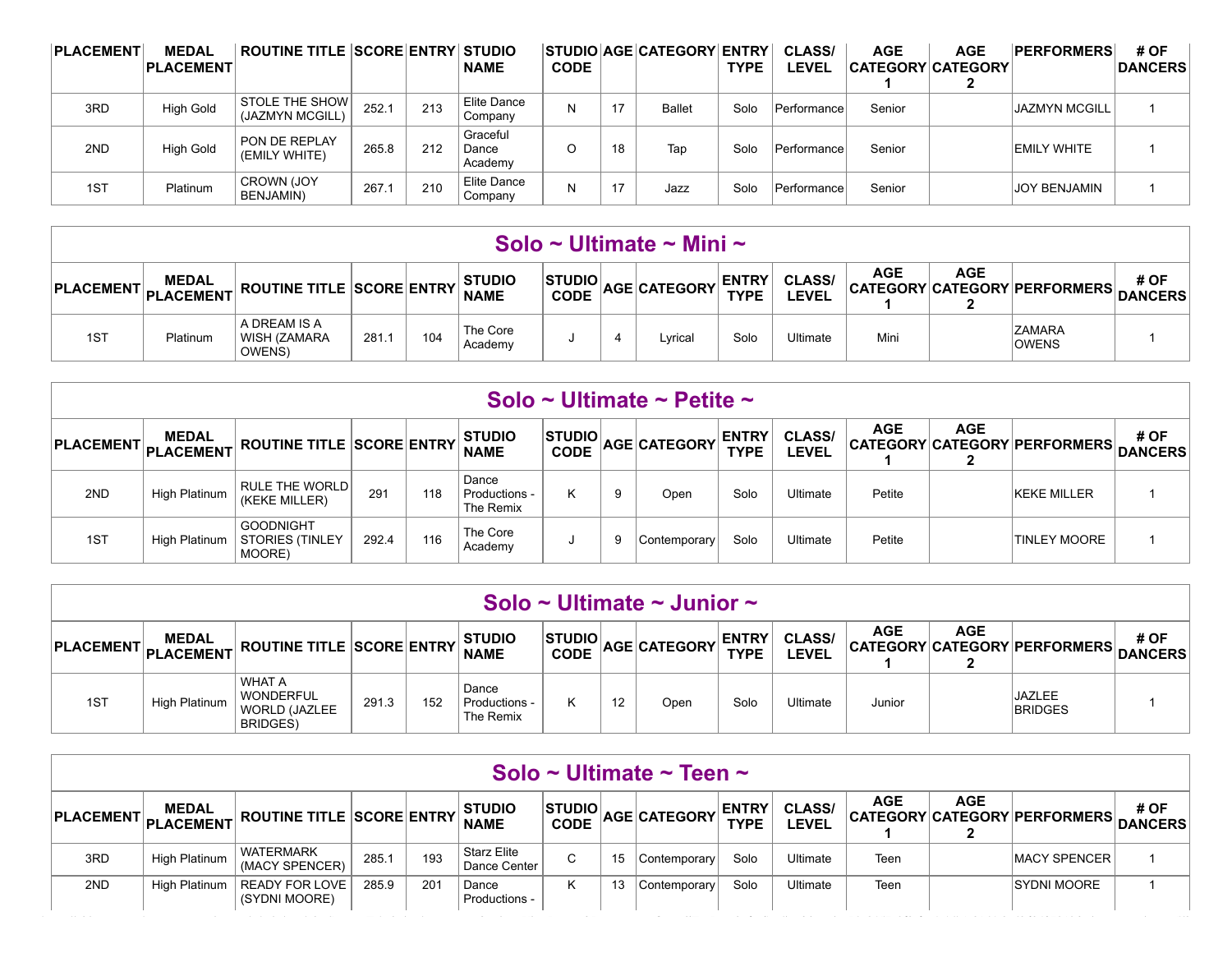|     |                  |                                                   |       |     | The Remix                          |         |                       |                  |      |          |      |                                     |  |
|-----|------------------|---------------------------------------------------|-------|-----|------------------------------------|---------|-----------------------|------------------|------|----------|------|-------------------------------------|--|
| 1ST | Hiah<br>Platinum | <b>JEALOUS</b><br><b>(CHARLOTTE)</b><br>CHAMBERS) | 289.6 | 191 | <b>Starz Elite</b><br>Dance Center | ∽<br>ъ. | 1 <sub>E</sub><br>⊣ ບ | , Contemporary ' | Solo | Ultimate | Teen | <b>CHARLOTTE</b><br><b>CHAMBERS</b> |  |

|                  |                           |                                             |       |     |                                     |                |    | Solo ~ Ultimate ~ Senior ~ |                             |                               |            |            |                                      |      |
|------------------|---------------------------|---------------------------------------------|-------|-----|-------------------------------------|----------------|----|----------------------------|-----------------------------|-------------------------------|------------|------------|--------------------------------------|------|
| <b>PLACEMENT</b> | <b>MEDAL</b><br>PLACEMENT | <b>ROUTINE TITLE SCORE ENTRY</b>            |       |     | <b>STUDIO</b><br><b>NAME</b>        | $ $ STUDIO $ $ |    | CODE AGE CATEGORY          | <b>ENTRY</b><br><b>TYPE</b> | <b>CLASS/</b><br><b>LEVEL</b> | <b>AGE</b> | <b>AGE</b> | CATEGORY CATEGORY PERFORMERS DANCERS | # OF |
| 3RD              | <b>High Platinum</b>      | <b>OPEN HANDS</b><br>(ELLA RITTER)          | 283.1 | 227 | Dance<br>Productions -<br>The Remix | K.             | 16 | Lyrical                    | Solo                        | Ultimate                      | Senior     |            | <b>IELLA RITTER</b>                  |      |
| 2ND              | High Platinum             | <b>BENEDICTION</b><br>(MAGGIE)<br>SHERRILL) | 288   | 231 | <b>Starz Elite</b><br>Dance Center  | $\sim$<br>Ü    | 16 | Contemporary               | Solo                        | Ultimate                      | Senior     |            | <b>MAGGIE</b><br><b>SHERRILL</b>     |      |
| 1ST              | Ultimate<br>Diamond       | <b>SUBTLE THING</b><br>(ELLIANA<br>JACOBS)  | 294.4 | 220 | The Core<br>Academy                 |                | 16 | Open                       | Solo                        | Ultimate                      | Senior     |            | <b>ELLIANA</b><br><b>JACOBS</b>      |      |

|     |                                                                                                                                                                                                                                                                                                                   |                               |       |     | Duet/Trio ~ Competitive ~ Senior ~ |   |  |                                    |  |  |        |  |  |  |
|-----|-------------------------------------------------------------------------------------------------------------------------------------------------------------------------------------------------------------------------------------------------------------------------------------------------------------------|-------------------------------|-------|-----|------------------------------------|---|--|------------------------------------|--|--|--------|--|--|--|
|     | <b>AGE</b><br><b>AGE</b><br><b>CLASS/</b><br># OF<br><b>ENTRY</b><br>$ \texttt{STUDIO} _\textsf{AGE} $ CATEGORY $ \cdot _\textsf{CODE} $<br><b>STUDIO</b><br><b>MEDAL</b><br>PLACEMENT PLACEMENT ROUTINE TITLE SCORE ENTRY NAME<br>CATEGORY CATEGORY PERFORMERS,<br><b>TYPE</b><br><b>LEVEL</b><br><b>DANCERS</b> |                               |       |     |                                    |   |  |                                    |  |  |        |  |  |  |
| 1ST | Platinum                                                                                                                                                                                                                                                                                                          | I GIVE YOU THE<br><b>BEST</b> | 280.9 | 229 | Campaneria<br><b>Ballet School</b> | G |  | Contemporary Duet/Trio Competitive |  |  | Senior |  |  |  |

|                    |                                                                                                                                                                                                                                                                                                                                                |              |       |     | Duet/Trio ~ Performance ~ Mini ~   |   |  |      |  |                         |      |  |  |   |
|--------------------|------------------------------------------------------------------------------------------------------------------------------------------------------------------------------------------------------------------------------------------------------------------------------------------------------------------------------------------------|--------------|-------|-----|------------------------------------|---|--|------|--|-------------------------|------|--|--|---|
| <b>PLACEMENTI.</b> | AGE<br><b>AGE</b><br><b>STUDIO</b><br><b>STUDIOL</b><br><b>ENTRY</b><br><b>CLASS/</b><br># OF<br><b>MEDAL</b><br>$\mathbf{\breve{\hspace{0.1in}}}$ AGE CATEGORY $\vert$ .<br>$ $ ROUTINE TITLE $ SCORE ENTRY $ .<br>CATEGORY CATEGORY PERFORMERS.<br><b>TYPE</b><br><b>NAME</b><br>$ $ PLACEMENT $ $<br>LEVEL<br><b>DANCERS</b><br><b>CODE</b> |              |       |     |                                    |   |  |      |  |                         |      |  |  |   |
| 1ST                | Platinum                                                                                                                                                                                                                                                                                                                                       | SPLASH N' GO | 266.4 | 103 | <b>Starz Elite</b><br>Dance Center | ^ |  | Jazz |  | Duet/Trio   Performance | Mini |  |  | ◠ |

|                                                                                                                                                                                                                                                                                                                       |                  |                  |       |     | Duet/Trio ~ Performance ~ Petite ~       |             |   |         |  |                         |        |  |  |  |
|-----------------------------------------------------------------------------------------------------------------------------------------------------------------------------------------------------------------------------------------------------------------------------------------------------------------------|------------------|------------------|-------|-----|------------------------------------------|-------------|---|---------|--|-------------------------|--------|--|--|--|
| <b>AGE</b><br><b>AGE</b><br># OF<br>ENTRY<br>TYPE<br>STUDIO  <br><b>CLASS/</b><br><b>MEDAL</b><br>  STUDIO<br>CODE AGE CATEGORY<br>$ \mathsf{PLACEMENT} $ $ \mathsf{PLACEMENT} $ ROUTINE TITLE $ \mathsf{SCORE} $ ENTRY $ \mathsf{PLACEMENT} $<br>CATEGORY CATEGORY PERFORMERS DANCERS<br><b>LEVEL</b><br><b>NAME</b> |                  |                  |       |     |                                          |             |   |         |  |                         |        |  |  |  |
| 3RD                                                                                                                                                                                                                                                                                                                   | <b>High Gold</b> | <b>HOUND DOG</b> | 259.3 | 124 | 3 Dancing<br>Sisters & Co.               |             | 8 | Jazz    |  | Duet/Trio   Performance | Petite |  |  |  |
| 2ND                                                                                                                                                                                                                                                                                                                   | <b>Platinum</b>  | <b>SAFE</b>      | 266.6 | 125 | <b>Starz Elite</b><br>Dance Center       | C.          |   | Lvrical |  | Duet/Trio Performance   | Petite |  |  |  |
| 1ST                                                                                                                                                                                                                                                                                                                   | Platinum         | <b>POISON</b>    | 268.5 | 123 | <sup>1</sup> Starz Elite<br>Dance Center | $\sim$<br>U | 9 | Jazz    |  | Duet/TriolPerformance   | Petite |  |  |  |

|  |  | Duet/Trio ~ Performance ~ Junior ~ |  |  |  |  |  |
|--|--|------------------------------------|--|--|--|--|--|
|  |  |                                    |  |  |  |  |  |
|  |  |                                    |  |  |  |  |  |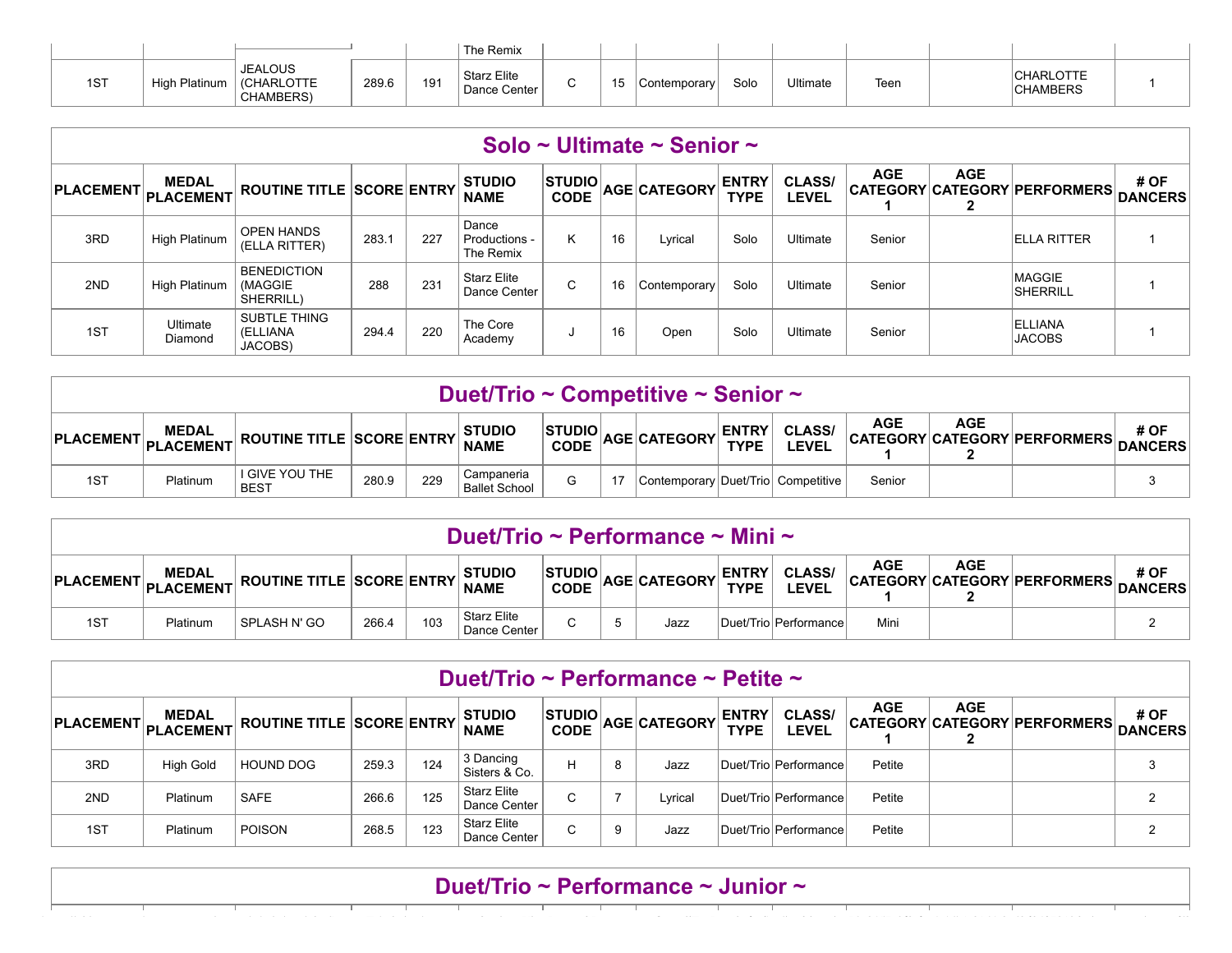| PLACEMENT | <b>MEDAL</b><br><b>PLACEMENT</b> | <b>ROUTINE TITLE SCORE ENTRY STUDIO</b>   |       |     | <b>NAME</b>                                | <b>CODE</b> |    | STUDIO AGE CATEGORY ENTRY          | <b>TYPE</b> | <b>CLASS/</b><br><b>LEVEL</b> | <b>AGE</b> | <b>AGE</b><br><b>CATEGORY CATEGORY</b><br>2 | <b>PERFORMERS</b> | # OF<br><b>DANCERS</b> |
|-----------|----------------------------------|-------------------------------------------|-------|-----|--------------------------------------------|-------------|----|------------------------------------|-------------|-------------------------------|------------|---------------------------------------------|-------------------|------------------------|
| 10TH      | <b>High Gold</b>                 | <b>OLD TIME ROCK &amp;</b><br><b>ROLL</b> | 257.8 | 156 | Sky's the<br>Limit Dance<br>Company        | A           | 12 | Jazz                               |             | Duet/Trio Performance         | Junior     |                                             |                   | $\overline{2}$         |
| 9TH       | <b>High Gold</b>                 | <b>APPLAUSE</b>                           | 259.4 | 165 | 3 Dancing<br>Sisters & Co.                 | H           | 10 | Jazz                               |             | Duet/Trio Performance         | Junior     |                                             |                   | 3                      |
| 8TH       | <b>High Gold</b>                 | <b>RIVERSIDE</b>                          | 262.1 | 163 | Advance<br>Dance                           | М           | 12 | Contemporary Duet/Trio Performance |             |                               | Junior     |                                             |                   | $\overline{2}$         |
| 7TH       | <b>High Gold</b>                 | <b>CHARLIE'S</b><br><b>ANGELS</b>         | 263.3 | 158 | Sky's the<br><b>Limit Dance</b><br>Company | Α           | 12 | Jazz                               |             | Duet/Trio Performance         | Junior     |                                             |                   | 3                      |
| 6TH       | <b>High Gold</b>                 | TIME OF OUR<br><b>LIVES</b>               | 265.5 | 159 | Elite Dance<br>Company                     | N           | 10 | Jazz                               |             | Duet/Trio Performance         | Junior     |                                             |                   | $\overline{2}$         |
| 5TH       | <b>High Gold</b>                 | IF ONLY                                   | 265.7 | 155 | Advance<br>Dance                           | М           | 10 | Lyrical                            |             | Duet/Trio Performance         | Junior     |                                             |                   | 3                      |
| 4TH       | Platinum                         | <b>UMBRELLA</b>                           | 268.3 | 160 | Graceful<br>Dance<br>Academy               | O           | 11 | Jazz                               |             | Duet/Trio Performance         | Junior     |                                             |                   | $\overline{2}$         |
| 3RD       | Platinum                         | YOU WILL BE<br><b>FOUND</b>               | 268.7 | 153 | Ultimate<br>Dance                          | F           | 12 | Lyrical                            |             | Duet/Trio Performance         | Junior     |                                             |                   | 3                      |
| 2ND       | Platinum                         | <b>HELD</b>                               | 268.7 | 154 | Advance<br>Dance                           | М           | 10 | Lyrical                            |             | Duet/Trio Performance         | Junior     |                                             |                   | 3                      |
| 1ST       | Platinum                         | <b>STEPSISTERS</b><br><b>LAMENT</b>       | 276.3 | 157 | Ultimate<br>Dance                          | F           | 12 | Musical<br>Theater                 |             | Duet/Trio Performance         | Junior     |                                             |                   | 3                      |

|     |                                     |                                  |       |     |                                            |                              |    | Duet/Trio ~ Performance ~ Teen ~   |                             |                               |            |                            |                              |                        |
|-----|-------------------------------------|----------------------------------|-------|-----|--------------------------------------------|------------------------------|----|------------------------------------|-----------------------------|-------------------------------|------------|----------------------------|------------------------------|------------------------|
|     | <b>MEDAL</b><br>PLACEMENT PLACEMENT | <b>ROUTINE TITLE SCORE ENTRY</b> |       |     | <b>STUDIO</b><br><b>NAME</b>               | <b>STUDIO</b><br><b>CODE</b> |    | AGE CATEGORY                       | <b>ENTRY</b><br><b>TYPE</b> | <b>CLASS/</b><br><b>LEVEL</b> | <b>AGE</b> | <b>AGE</b><br>$\mathbf{2}$ | CATEGORY CATEGORY PERFORMERS | # OF<br><b>DANCERS</b> |
| 7TH | <b>High Gold</b>                    | <b>THAT MAN</b>                  | 252.3 | 204 | Sky's the<br><b>Limit Dance</b><br>Company | A                            | 13 | Jazz                               |                             | Duet/Trio Performance         | Teen       |                            |                              | $\overline{2}$         |
| 6TH | <b>High Gold</b>                    | PUTTIN' ON THE<br><b>RITZ</b>    | 258.1 | 206 | Sky's the<br><b>Limit Dance</b><br>Company | Α                            | 15 | Character                          |                             | Duet/Trio Performance         | Teen       |                            |                              | $\overline{2}$         |
| 5TH | <b>High Gold</b>                    | <b>CHASING CARS</b>              | 259   | 205 | Advance<br>Dance                           | М                            | 13 | Contemporary Duet/Trio Performance |                             |                               | Teen       |                            |                              | $\overline{2}$         |
| 4TH | <b>High Gold</b>                    | YOUTH                            | 259.3 | 207 | Graceful<br>Dance<br>Academy               | O                            | 15 | Contemporary Duet/Trio Performance |                             |                               | Teen       |                            |                              | 3                      |
| 3RD | <b>High Gold</b>                    | SET FIRE TO THE<br><b>RAIN</b>   | 260.2 | 199 | Sky's the<br><b>Limit Dance</b><br>Company | A                            | 13 | Lyrical                            |                             | Duet/Trio Performance         | Teen       |                            |                              | $\overline{2}$         |
| 2ND | <b>High Gold</b>                    | THUNDERSTRUCK                    | 265.5 | 203 | Sky's the<br>Limit Dance<br>Company        | A                            | 15 | Tap                                |                             | Duet/Trio Performance         | Teen       |                            |                              | $\overline{2}$         |
| 1ST | Platinum                            | <b>SING</b>                      | 280.4 | 202 | Advance<br>Dance                           | М                            | 13 | Tap                                |                             | Duet/Trio Performance         | Teen       |                            |                              | $\overline{2}$         |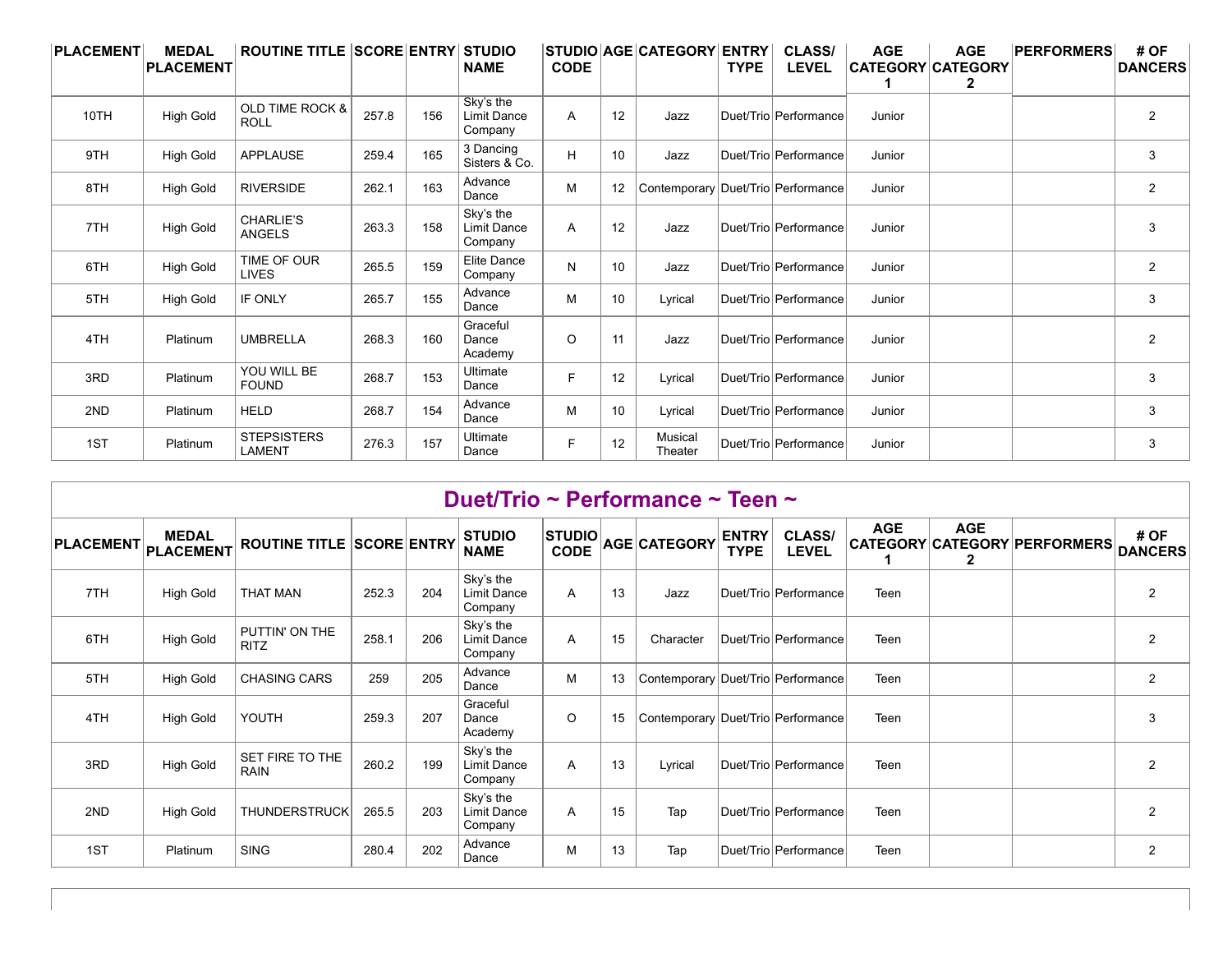|                                             | Duet/Trio ~ Performance ~ Senior ~ |                           |       |     |                              |                               |    |                     |                             |                        |            |            |                                      |      |
|---------------------------------------------|------------------------------------|---------------------------|-------|-----|------------------------------|-------------------------------|----|---------------------|-----------------------------|------------------------|------------|------------|--------------------------------------|------|
| $\vert$ PLACEMENT $\vert$ PLACEMENT $\vert$ | <b>MEDAL</b>                       | ROUTINE TITLE SCORE ENTRY |       |     | <b>STUDIO</b><br><b>NAME</b> | <b>STUDIOL</b><br><b>CODE</b> |    | <b>AGE CATEGORY</b> | <b>ENTRY</b><br><b>TYPE</b> | <b>CLASS/</b><br>LEVEL | <b>AGE</b> | <b>AGE</b> | CATEGORY CATEGORY PERFORMERS DANCERS | # OF |
| 1ST                                         | <b>High Gold</b>                   | WHEN THE<br>PARTY'S OVER  | 265.9 | 228 | Elite Dance<br>Company       |                               | 16 | <b>Ballet</b>       |                             | Duet/TriolPerformance  | Senior     |            |                                      |      |

|     | Small Group ~ Performance ~ Mini ~ |                                                    |       |     |                        |                |  |                   |                             |                               |      |            |                                      |      |
|-----|------------------------------------|----------------------------------------------------|-------|-----|------------------------|----------------|--|-------------------|-----------------------------|-------------------------------|------|------------|--------------------------------------|------|
|     | <b>MEDAL</b>                       | PLACEMENT PLACEMENT ROUTINE TITLE SCORE ENTRY NAME |       |     | <b>STUDIO</b>          | <b>STUDIOL</b> |  | CODE AGE CATEGORY | <b>ENTRY</b><br><b>TYPE</b> | <b>CLASS/</b><br><b>LEVEL</b> | AGE  | <b>AGE</b> | CATEGORY CATEGORY PERFORMERS DANCERS | # OF |
| 1ST | Platinum                           | <b>FIREBALL</b>                                    | 266.9 | 101 | Elite Dance<br>Company |                |  | Jazz              | Small<br>Group              | Performance                   | Mini |            |                                      |      |

|                       | Small Group ~ Performance ~ Petite ~ |                                  |       |     |                                     |                |   |                              |                             |                               |            |            |                                      |      |
|-----------------------|--------------------------------------|----------------------------------|-------|-----|-------------------------------------|----------------|---|------------------------------|-----------------------------|-------------------------------|------------|------------|--------------------------------------|------|
| PLACEMENT PLACEMENT F | <b>MEDAL</b>                         | <b>ROUTINE TITLE SCORE ENTRY</b> |       |     | <b>STUDIO</b><br><b>NAME</b>        | <b>STUDIOL</b> |   | $\sim$ CODE $ AGE CATEGORY $ | <b>ENTRY</b><br><b>TYPE</b> | <b>CLASS/</b><br><b>LEVEL</b> | <b>AGE</b> | <b>AGE</b> | CATEGORY CATEGORY PERFORMERS DANCERS | # OF |
| 2ND                   | <b>High Gold</b>                     | LITTLE RED<br><b>WAGON</b>       | 261.9 | 122 | Sky's the<br>Limit Dance<br>Company |                |   | Jazz                         | Small<br>Group              | Performance                   | Petite     |            |                                      |      |
| 1ST                   | Platinum                             | HIP TO BE<br><b>SQUARE</b>       | 266   | 121 | Advance<br>Dance                    | м              | 9 | Tap                          | Small<br>Group              | Performance                   | Petite     |            |                                      |      |

|     | Small Group ~ Performance ~ Junior ~ |                                  |       |     |                                            |                              |    |              |                             |                               |            |                 |                                     |                        |  |
|-----|--------------------------------------|----------------------------------|-------|-----|--------------------------------------------|------------------------------|----|--------------|-----------------------------|-------------------------------|------------|-----------------|-------------------------------------|------------------------|--|
|     | <b>MEDAL</b><br>PLACEMENT PLACEMENT  | <b>ROUTINE TITLE SCORE ENTRY</b> |       |     | <b>STUDIO</b><br><b>NAME</b>               | <b>STUDIO</b><br><b>CODE</b> |    | AGE CATEGORY | <b>ENTRY</b><br><b>TYPE</b> | <b>CLASS/</b><br><b>LEVEL</b> | <b>AGE</b> | <b>AGE</b><br>2 | <b>CATEGORY CATEGORY PERFORMERS</b> | # OF<br><b>DANCERS</b> |  |
| 4TH | <b>High Gold</b>                     | <b>FEELING GOOD</b>              | 251.7 | 166 | Sky's the<br><b>Limit Dance</b><br>Company | A                            | 12 | Jazz         | Small<br>Group              | Performance                   | Junior     |                 |                                     |                        |  |
| 3RD | <b>High Gold</b>                     | <b>IT'S OK</b>                   | 253.3 | 164 | Revamp<br>Contemporary<br>Dance<br>Company |                              | 10 | Contemporary | Small<br>Group              | Performance                   | Junior     |                 |                                     | 4                      |  |
| 2ND | Platinum                             | KNOCK ON WOOD                    | 267.1 | 167 | Revamp<br>Contemporary<br>Dance<br>Company |                              | 10 | Jazz         | Small<br>Group              | Performance'                  | Junior     |                 |                                     | 4                      |  |
| 1ST | Platinum                             | HOT CHOCOLATE                    | 272.8 | 168 | Graceful<br>Dance<br>Academy               | O                            | 10 | Tap          | Small<br>Group              | Performance                   | Junior     |                 |                                     |                        |  |

|                  | Small Group ~ Performance ~ Teen ~ |                                    |  |  |             |             |  |                                  |             |              |            |                                        |                   |                 |
|------------------|------------------------------------|------------------------------------|--|--|-------------|-------------|--|----------------------------------|-------------|--------------|------------|----------------------------------------|-------------------|-----------------|
| <b>PLACEMENT</b> | <b>MEDAL</b><br><b>PLACEMENT</b>   | ROUTINE TITLE  SCORE ENTRY  STUDIO |  |  | <b>NAME</b> | <b>CODE</b> |  | STUDIO AGE CATEGORY ENTRY CLASS/ | <b>TYPE</b> | <b>LEVEL</b> | <b>AGE</b> | <b>AGE</b><br><b>CATEGORY CATEGORY</b> | <b>PERFORMERS</b> | # OF<br>DANCERS |